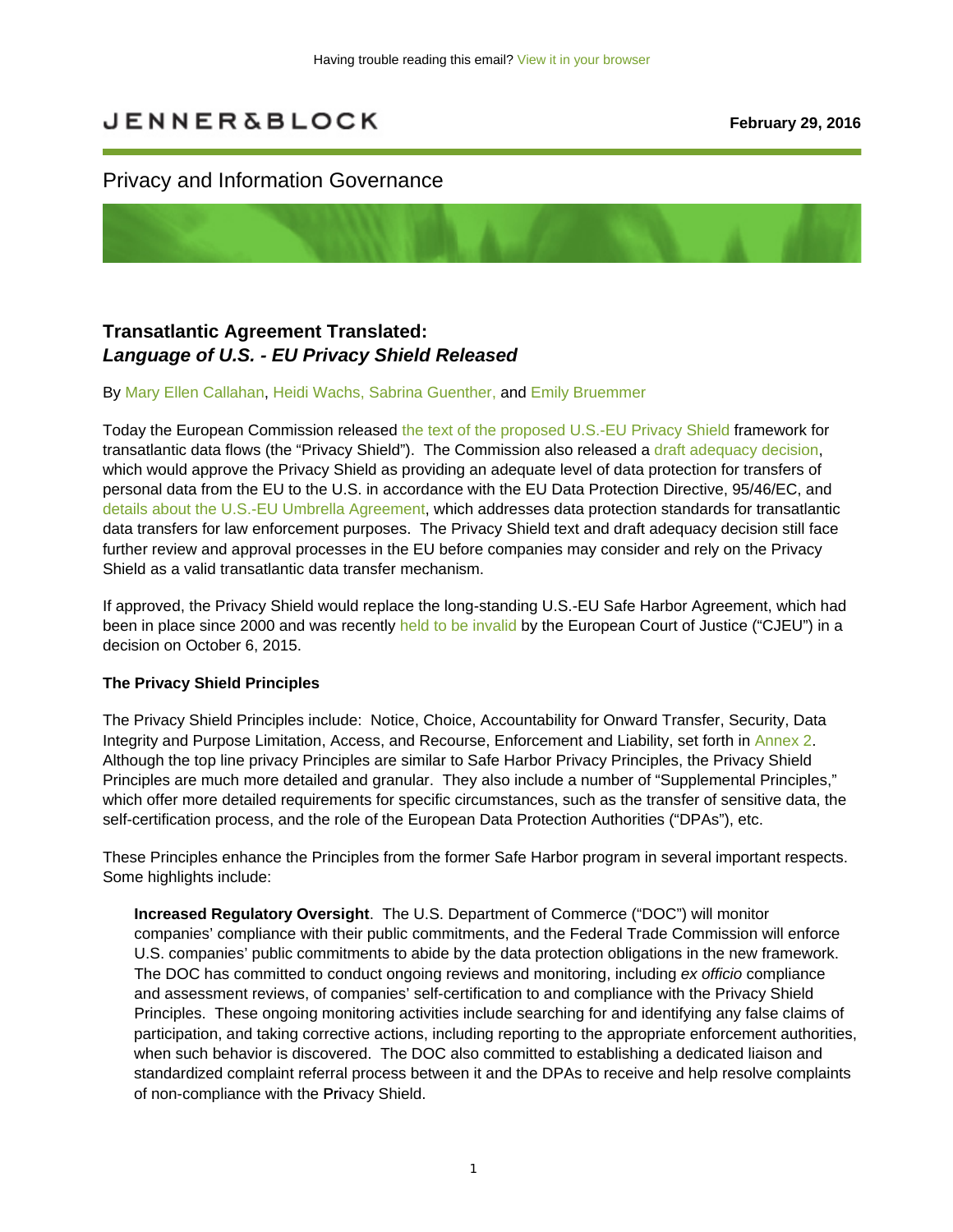In connection with its implementation of the Privacy Shield, DOC will maintain a Privacy Shield website that provides resources to EU individuals, EU businesses, and U.S. businesses. The DOC's website will also provide a link to a list of Privacy Shield-related FTC enforcement actions, and lists of U.S. organizations currently self-certified to the Privacy Shield principles. The DOC may remove organizations from the Privacy Shield list if the organization fails to complete its annual re-certification, voluntarily withdraws, or if DOC determines it has persistently failed to comply with the Privacy Shield Principles.

U.S. companies that handle personal data related to European employees must commit to comply with decisions regarding such data by European DPAs in addition to the DOC's and FTC's oversight.

**Multiple Complaint Mechanisms for Data Subjects**. European citizens who believe that their personal data has not been handled according to the Privacy Shield will have several options with respect to redress. **First**, they are encouraged – but not required – to file a complaint with the Privacy Shield organization, which must respond to the complaint within 45 days. **Second**, data subjects will have access to several "independent recourse mechanisms," which must provide readily available recourse free of charge to data subjects. Independent recourse mechanisms must also publicly post information on the Privacy Shield Principles and the Privacy Shield-related services they provide, as specified in the Principles, and must publish annual reports with aggregated statistics regarding their dispute resolution services. **Third**, data subjects may raise complaints with their member state's DPA, which will forward the matter to the Department of Commerce. If the request or complaint involves access to personal data by the U.S. intelligence community, the DPAs may refer those issues to a new Ombudsman to be established under the U.S. Department of State. **Finally**, after pursuing redress through the first three methods above, data subjects may proceed to arbitration against the Privacy Shield organization.

These individual redress mechanisms will operate in addition to the Federal Trade Commission's enforcement of the Privacy Shield Principles. The FTC will investigate potential unfair or deceptive trade practices in connection with the Privacy Shield, as it did in connection with the Safe Harbor program.

**Increased Accountability for Onward Transfers**. Companies certified under the Privacy Shield must comply with additional requirements to ensure that any EU personal data remains protected if and when the companies transfer the data to third parties. Essentially, Privacy Shield companies must ensure that, in cases of onward transfers to third parties, they employ contractual agreements requiring ongoing protections equivalent to the Privacy Shield Principles. The precise requirements for these agreements differ depending on whether the third-party recipient acts as a "controller" or an "agent." By contrast, a multi-national company participating in the Privacy Shield may transfer personal data among controllers within its organization subject to its compliance and control programs (as opposed to contracts), so long as those programs ensure the continuity of protection of personal information under the Privacy Shield Principles.

In all of these cases of onward transfer, the Privacy Shield organization remains responsible for compliance with Privacy Shield Principles.

**Law Enforcement and National Security**. For the first time as part of an international negotiation, the United States Department of Justice and Office of the Director of National Intelligence made public statements (included in Annex 6 and Annex 7 of the draft adequacy decision) about how law enforcement and national security agencies handle personal information on non-U.S. persons. The statements included thorough discussion of relevant U.S. law (including Executive Orders and Presidential Policy Directives). However, the nuances of these statements may be lost on ordinary EU (or even U.S.) readers, given the level of detail and specialized jargon used in the statements. Notably, the statements did not acknowledge that Constitutional protections are often weakened outside of the United States, particularly for non-U.S. persons. In addition, they failed to acknowledge that Executive Orders and Presidential Policy Directives can be changed by each President, which is particularly relevant given the upcoming Presidential election in the U.S.